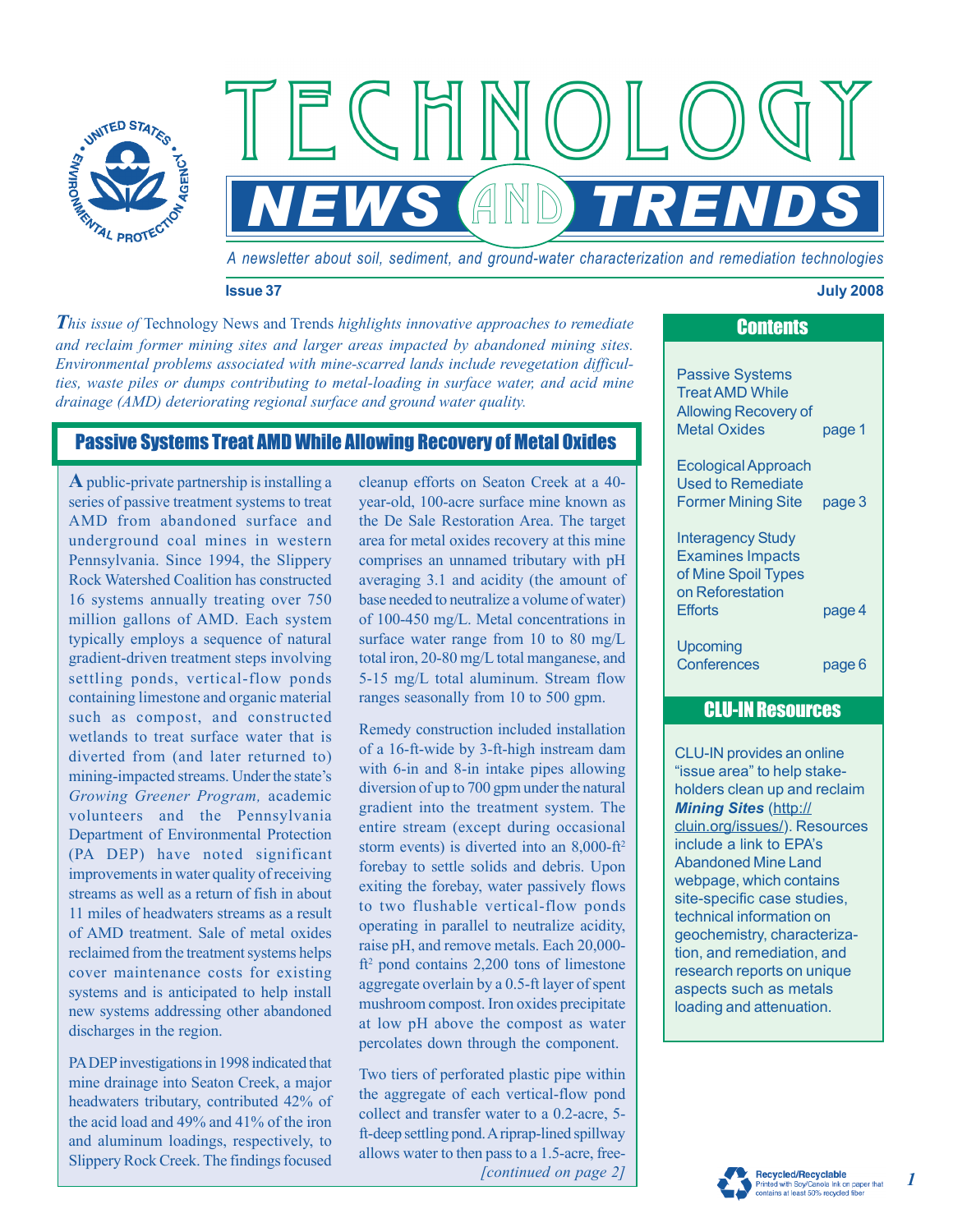

*Figure 1. Native plants in the De Sale Restoration Area wetlands include broadleaved cattails, soft rush, and tussock sedge.*



### *[continued from page 1]*

flowing, aerobic, constructed wetland to precipitate amorphous iron hydroxides at circumneutral pH (Figure 1). Upon exiting the wetlands, water enters a horizontal-flow limestone bed containing 2,900 tons of limestone aggregate that removes manganese and provides an alkalinity boost for additional buffering capacity downstream.Treated water finally discharges through a 10-in pipe into a rocklined channel that returns flow to the watercourse at a location approximately 1,000 feet below the intake.

The treatment system was constructed over six weeks in June-July 2000. Limestone (90%  $CaCO<sub>3</sub>$ ) aggregate was obtained from a local quarry three miles distant at a material and delivery cost of \$12/ton. Spent mushroom compost was obtained from an agricultural producer based 12 miles away, at a material and delivery cost of \$10/yd<sup>3</sup>.

The system currently neutralizes approximately 180 pounds of acid discharge each day. Daily reduction rates for metals average 20 pounds of iron, 8 pounds of aluminum, and 25 pounds of manganese. Monitoring of surface water re-entering the stream after treatment typically shows a pH of 6-7 with total iron and aluminum concentrations less than 2 mg/L and manganese concentrations at least 50% lower than intake levels. Sampling of treated surface water in Spring 2008 indicated pH 6.7, alkalinity 60 mg/L, acidity -33 mg/L, dissolved iron 0.1 mg/L, dissolved aluminum 0.1 mg/L,

and dissolved manganese 14 mg/L. These results represent 100% neutralization of the acid discharge and 99%, 99%, and 70% reductions of iron, aluminum, and manganese concentrations, respectively.

Efforts to recover manganese oxide from the horizontal-flow limestone bed began last fall. Recovery equipment for dewatering, separation, and handling of manganesebearing material included a 21-metric-ton excavator equipped with a "flip screen" attachment to screen materials, a gasolinepowered water pump, and 1-yd<sup>3</sup> bulk storage containers. About 30 tons of recovered material currently is stockpiled offsite, and an estimated 20 tons of material remain for future recovery. Additional drying and screening can be conducted before reuse, depending on user needs. Preliminary laboratory results indicate the unprocessed, recovered material consists of approximately 25% manganese oxide with the remainder constituting primarily quartz, limestone, and water.

A large-scale effort to recover the iron oxide precipitating at low pH is planned for later this summer. Recovery will employ a small excavator to remove an estimated 200 yd<sup>3</sup> of material collected in the existing verticalflow ponds. In order to provide continuous treatment, the process directs all raw water to one pond while recovering iron oxide precipitate from the other and vice versa. Recovered iron oxide will be used as pigments for bricks, concrete, and ceramics. Commercially available material of similar quality currently is sold in the area for about \$0.50 to \$1 per pound.

The non-profit Stream Restoration, Inc. assists the Slippery Rock Watershed Coalition in coordinating treatment system installation and maintenance. The partnership relies on field assistance from Grove City College, Westminster College, and Slippery Rock University students, mining companies, local residents, and other youth or service organizations. Recovered manganese and iron oxides have been used by local artists as colorants in ceramic glazes, and future markets are anticipated to include manufacture of "green" products such as tile and paint.

Since 2005, the PA DEP has awarded over \$4 million in innovative technology grants to develop cost-effective industrial applications helping to treat the state's estimated 23 billion gallons of AMD from active and abandoned coal mines. Other innovative strategies explored under the *Growing Greener* initiative include self-flushing limestone systems, steel slag as treatment media, and optimization and combination of passive treatment systems providing added value to site cleanup.

*Contributed by Scott Roberts, Deputy Secretary of the Office of Mineral Resources, PA DEP [\(jayroberts@state.pa.us o](mailto:jayroberts@state.pa.us)r 717-783- 5338), Margaret Dunn, Slippery Rock Watershed Coalition, and Cliff Denholm, Stream Restoration, Inc. [\(sri@streamrestorationinc.org o](mailto:sri@streamrestorationinc.org)r 724-776-0161)*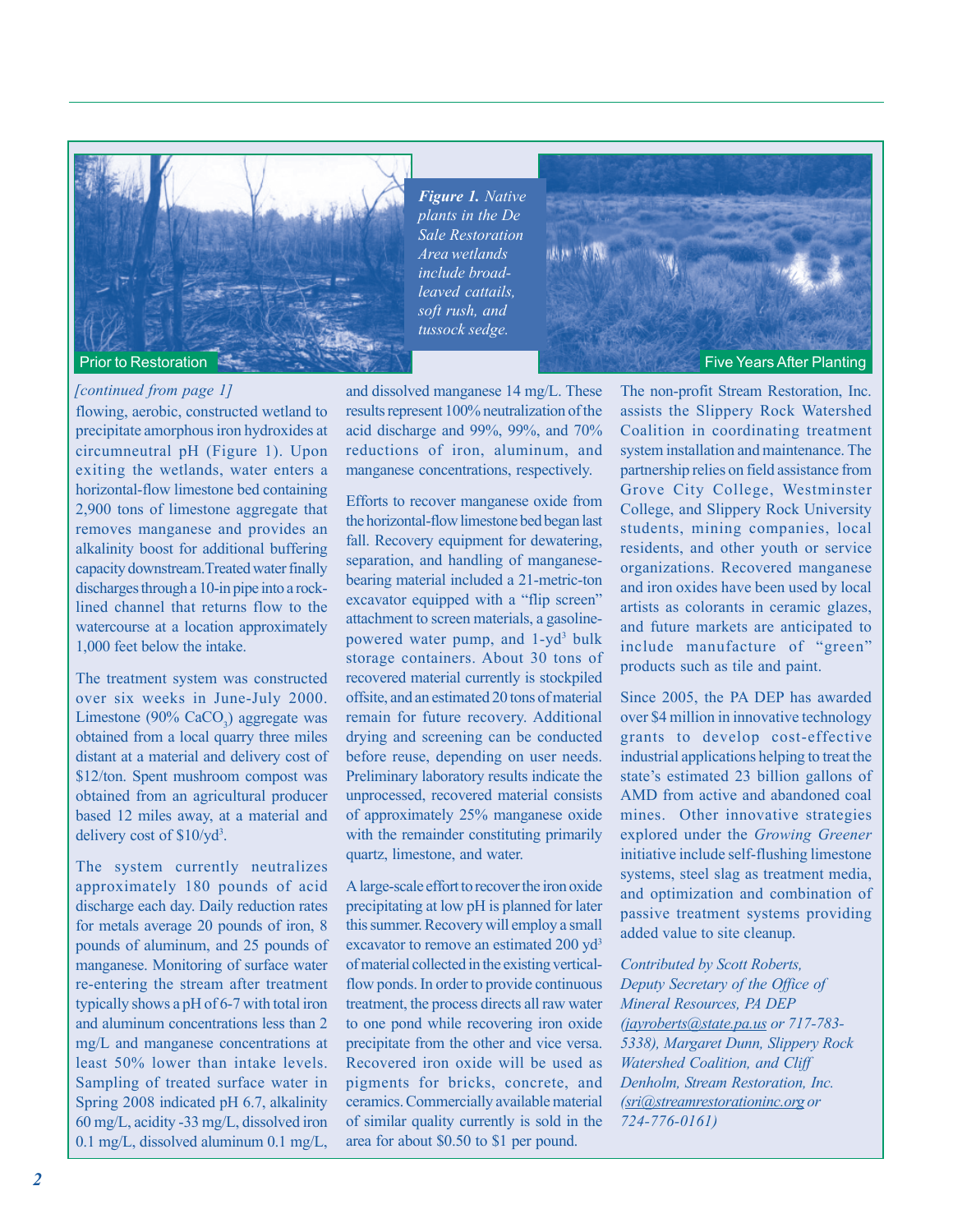# Ecological Approach Used to Remediate Former Mining Site

<span id="page-2-0"></span>**C**leanup of the inactive Burlington Mine site in Boulder County, CO, was initiated in 2003 as a voluntary cleanup overseen by the Colorado Department of Public Health and Environment (CDPHE) pursuant to the Colorado Voluntary Cleanup Redevelopment Act of 1994. An ecological approach was used to improve downstream water quality, reduce surface- and groundwater interaction with contaminated materials, and limit potential for subsidence. Activities included the filling and mounding of subsidence pits, realignment of intermittent tributaries, management of surface-water runoff, and revegetation of barren areas.

The 11-acre property was used by several companies from 1920 to 1973 to produce fluorspar (calcium fluoride), an active ingredient of fluorinated compounds commonly needed for water fluoridation and ceramic manufacturing. In the 30 years prior to cleanup, the site experienced significant and increasing subsidence. Site investigations in 1999 indicated acidic and metals contamination in waste rock onsite and in the adjacent surface-water drainage. Geotechnical investigations indicated a 12- to 15 foot layer of alluvium overlying bedrock at a depth of 25 feet below ground surface. Ground water is encountered at a depth of 8-10 feet.

Field preparation began with consolidation of  $25,000$  yd<sup>3</sup> of acidgenerating waste rock and closure of three onsite adits and shafts. Activities then focused on addressing three subsidence pits that provided direct paths for flow of contaminated material from the subsurface mine workings to surface and ground water. Of particular concern was a 1/3-acre pit that intercepted intermittent drainage from Balarat Gulch in the Lefthand Canyon watershed. Approximately 17,000 yd<sup>3</sup>

of uncontaminated or neutralized onsite soil was used to backfill the pits. Sufficient material was added to create a minimum 2% slope for discouraging infiltration and promoting runoff. In anticipation of the backfill settling, the area was over-mounded 4 feet.

Significant water interactions associated with Balarat Gulch were addressed by constructing a 500-ft diversion channel to realign drainage away from mine workings. The design used a step-pool configuration typical of high-gradient alpine streams, whereby system stability relies on closely spaced, low-profile drop structures (i.e., elevation reductions) to dissipate flow energy. Construction of the channel bed in this way helped to more closely imitate natural channel form and function, incorporate naturalizing elements, and create aquatic and riparian habitat.

Three-dimensional mining maps were used to identify the channel's optimal centerline location and inversions. The channel design accommodated sizing and configuration sufficient to contain the design discharge of 264 cfs, which is 120% of a 100-year storm event. In an upper reach of the diversion channel, where realignment required a sharp bend away from the historic surface-water path, a PVC liner was installed to fully confine water and reduce potential for piping failure behind a constructed 10 ft-wide, 2-ft-high boulder wall. Two lower reaches of the channel were left unlined to allow hillslope ground water to access the new channel rather than flowing beneath it and potentially accessing the mine workings below.

The Balarat Gulch diversion channel required excavation at a steep (2:1- 2.5:1 horizontal:vertical) 1/2-acre sideslope. To prevent erosion, the slope was stabilized with a native seed mix including mountain mahogany (*Cercocarpus montanus*) and

bitterbrush (*Purshia tridentata*) shrubs suited for optimal establishment on bedrock face microniches. Following seeding, the slope surface was amended with Biosol® prior to installing a biodegradable woven-coconut coir erosion control fabric.

A primary alluvial water control structure extending to bedrock was installed at the top of the diversion channel to address subsurface flow. The engineered structure comprises a 75-ft-long, 25-ft-deep impermeable liner and curtain drain consisting of prefabricated drainage panels with perforated PVC pipe threaded through bottom sleeves. The impermeable lining intercepts alluvial water and forces it into the curtain drain system. Localized ground water and surface water not intercepted by the primary control system are captured in a secondary, downstream "scavenger" drain.

Revegetation focused on stabilizing the site, promoting evapotranspiration, and preventing precipitation and subsurface infiltration. Preparations required surface application of agricultural lime to neutralize acid generation potential of the waste rock. Approximately 15 tons of lime were applied per 1,000 tons of waste rock throughout the backfilled areas. These areas were covered with 12-18 inches of native subsoil and topdressed with "type A" commercial compost at a rate of 60 tons per acre. This created a physical barrier to precipitation reaching the waste rock and provided a suitable medium for plant growth. A seed mix of native grasses, wildflowers, and shrubs was broadcast seeded at a rate of 240 pure live seed (PLS) per square foot. Shrub and tree plantings included over 220 riparian species such as thinleaf

*[continued on page 4]*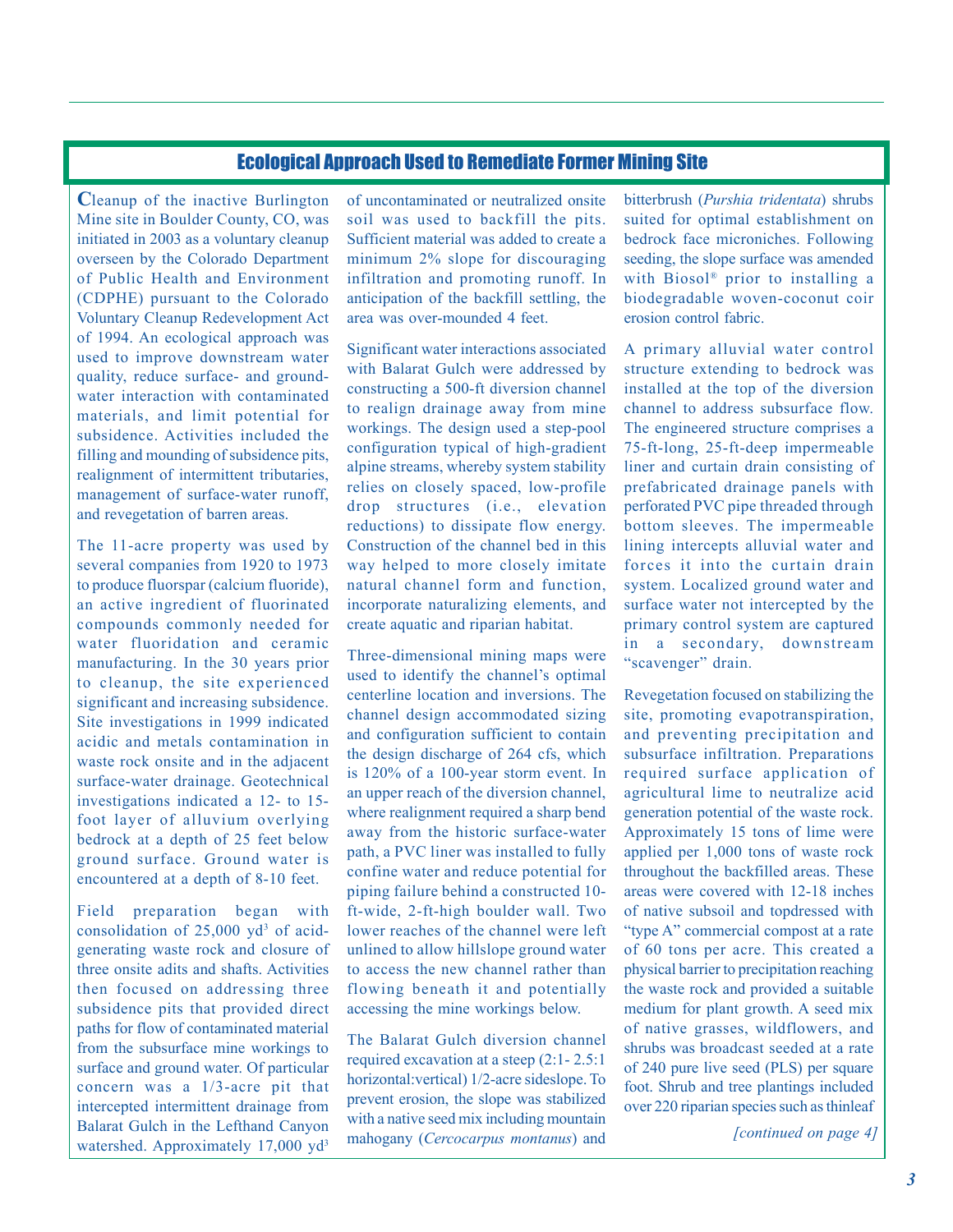<span id="page-3-0"></span>*Figure 2. The ecological approach used to address AMD in the Balarat Gulch relies on revegetation with native plants to help stabilize banks of the diversion channel constructed four years ago.*

## *[continued from page 3]*

alder (*Alnus incana*), 150 upland shrub species such as wax currant (*Ribes cereum*), and 20 ponderosa pine trees (*Pinus ponderosa*).

A mobile bed of soil and rock gradations in the natural channel was used to allow mobilization by low-intensity storms, as in a natural, dynamic system. Material mobility results in natural scour and deposition cycles capable of forming localized pools or overly wide water flow. The mobile bed is underlain by a resistive, grouted riprap layer providing vertical protection against channel lowering. To replicate native conditions, natural rock and boulders were given preference over concrete during construction of the bed and bank treatments. Creating small notches in the tops of the drop structures in an alternating alignment encouraged development of low-flow channels with increased sinuosity.

After 12 months of remedy operation, corrective measures were required to address unanticipated drainage along



the hillslope of Balarat Gulch. Deep rills had developed under the erosion control fabric due to interception of several small drainages and a ground-water seep caused by remedial excavation; in some areas, the fabric was stretched to failure by underlying erosion. Woody material was installed where possible to reroute flows and serve as supplemental breaks to drainage flows, and a subsurface drain system was installed to collect and route seep water around the vulnerable hillslope to more stable, vegetated areas. Large rills were regraded to the extent possible and erosion control fabric was re-installed in problem areas.

Wildlife protection methods included installation of Bird Balls™ recommended by the U.S. Fish and Wildlife Service to

prevent waterfowl from landing or residing in a pond receiving constant discharge from underlying mine tunnel. After three growing seasons, vegetative coverage is as low as 5% (in sections of the steep 2:1 hillslope), but as high as 85% in other areas (Figure 2). Complete revegetation is expected to require 10- 20 years. CDPHE estimates a total cleanup project cost of \$1.5 million, or about \$140,000 per acre.

*Contributed by Angus Campbell, CDPHE [\(angus.campbell@state.co.us](mailto:angus.campbell@state.co.us) or 303-692-2000) and James Cowart and Julie Ash, Walsh Environmental Scientists and Engineers, LLC [\(jcowart@walshenv.com,](mailto:jcowart@walshenv.com) [jeash@walshenv.com](mailto:jeash@walshenv.com) or 303-443- 3282)*

# Interagency Study Examines Impacts of Mine Spoil Types on Reforestation Efforts

**T**he University of Kentucky, in cooperation with the U.S. Department of Interior (DOI) Office of Surface Mining, the Kentucky Department of Natural Resources, and the coal industry has initiated a research program to examine reforestation techniques on surface mined lands. Research plots were established on the Bent Mountain surface mine in Pike County, KY, for the purpose of evaluating

the influence of three different loosegraded spoil types on tree performance, water quality, and hydrology.

Historically, reforestation was used to reclaim sites impacted by surface mining in the Eastern U.S. The passage of the Surface Mining Control and Reclamation Act of 1977 required that mined lands be returned to their approximate original contour (AOC).

Spoil compaction involved in reconstructing sites to the AOC often hinders reforestation efforts, contributing to a decline in the amount, diversity, and productivity of forestland in coal-producing areas. Compacted soil and inappropriate geochemical characteristics often lead to high seedling mortality, slow plant

*[continued on page 5]*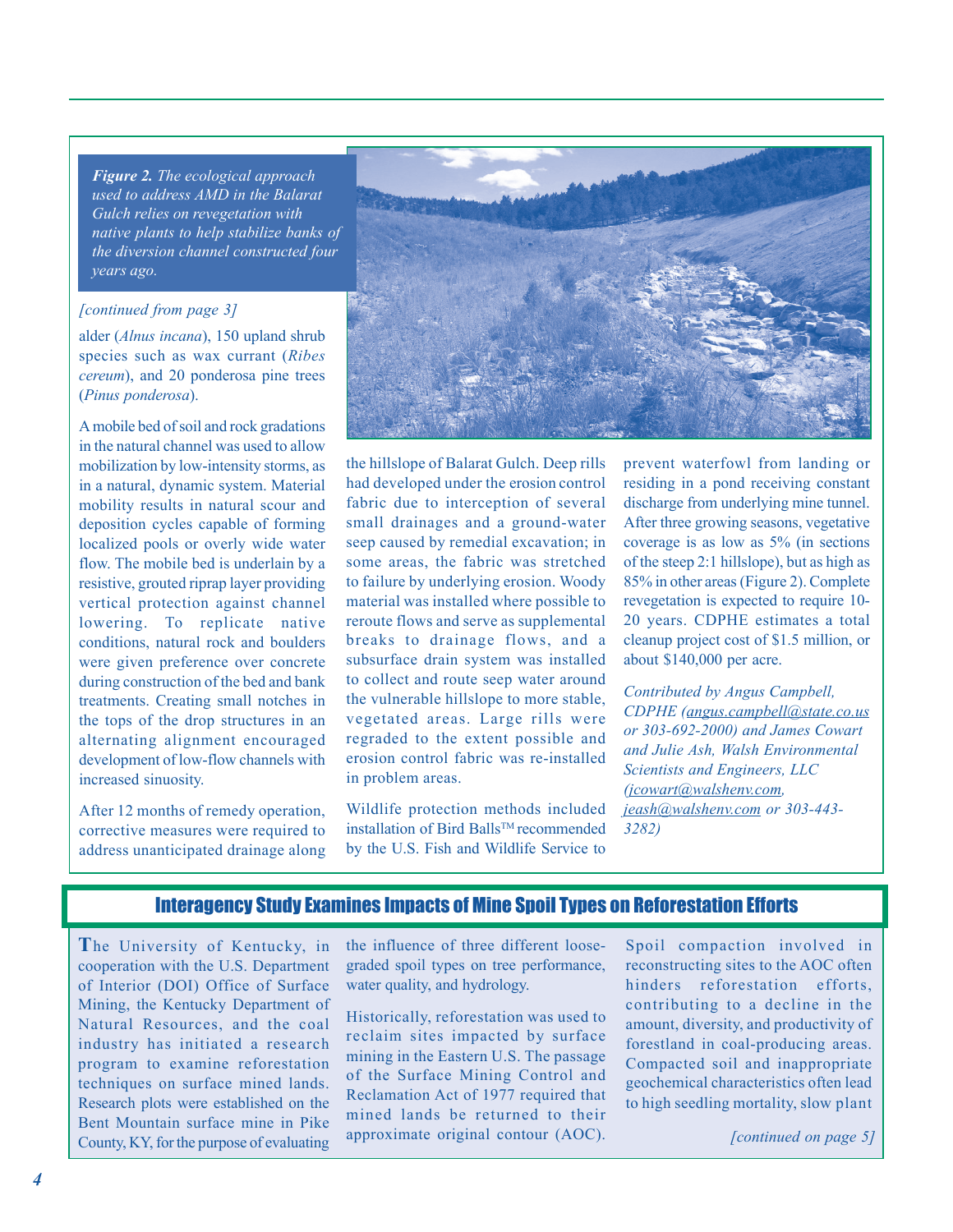growth, accelerated erosion, and deteriorated quality of receiving streams.

Previous research on mined lands has shown that loosely graded topsoil, weathered sandstone, and other nontoxic topsoil substitutes are suitable growing media for establishing native hardwood forests in Appalachia (Figure 3). Research is now helping to evaluate media other than topsoil and the influence of loose-grading techniques.

The Bent Mountain surface mine covers a total of more than 1,000 acres, including 150 acres of reforestation research areas. University of Kentucky researchers constructed one-acre test plots to evaluate three on-site spoil types: (1) predominately brown weathered sandstone (brown); (2) predominately gray un-weathered sandstone (gray); and (3) mixed weathered and un-weathered sandstones and shale material (mixed). Prior to placement of the spoil in each plot, a system of drain pipes and tipping buckets was installed on a stable mine surface to capture and measure infiltrated water that percolated through the spoil. Six to eight feet of the respective spoil material was end dumped from a truck on top of the drainage system in each plot. Four tree species (white oak, yellow poplar, red oak and green ash) were planted into the loose spoils at a rate of 800 per acre.

Physical and chemical characteristics of the spoils indicated that the brown

*Figure 3. University of Kentucky studies at the Starfire surface mine of eastern Kentucky in 1996 showed that yellow poplar (Liriodendron tulipifera) showed increased survivability when soil compaction was minimized through one or two bulldozer "strike-off" passes and reduced machinery traffic.*

*[continued from page 4]* spoil type exhibited a higher productivity strength, decreased by 75% in the potential than the gray and mixed spoil types due to a finer soil texture, higher cation exchange capacity, higher phosphorous concentration, and a pH more suitable for native hardwood trees. After three years, the gray spoil type had an overall higher mean tree seedling survival (88%) than the brown spoil  $(86\%)$  and mixed spoil  $(81\%)$ , but no significant differences in survival were observed among spoil types. The brown sandstone plots however, showed significantly more growth in height and diameter than the gray and mixed plots. Mean tree volume index was 230, 80, and 40 cm<sup>3</sup> for the brown, mixed and gray, respectively.

> Results showed that loose-graded spoil exhibited low discharge volumes to surface water, small peak discharges, and long durations of discharge. Storm flow characteristics and mean runoff curve numbers were similar to that of an unmined reference forested watershed. Surface water interception and storage is expected to increase as the forest matures, thereby further reducing discharge volumes and peak discharges. Electrical conductivity (EC), as an indicator of water quality and ionic

gray and mixed spoil types, while concentrations in the brown remained steady. After three years, EC levels for all spoil types were below 500 uS/cm–a reported threshold level for mayflies *(Ephemeroptera)*, a pollution indicator species for headwater streams of the Central Appalachian Mountains.

Study results indicated that topsoil substitutes can be used effectively as growth media for native vegetation when combined with field techniques for loose grading and minimized surface compaction. Strategies relying on these techniques are being incorporated into a regional watershed restoration design that incorporates landscape modification, stream restoration/creation, and reforestation at a head-of-hollow fill in eastern Kentucky.

*Contributed by Patrick Angel, Ph.D, DOI Office of Surface Mining Reclamation and Enforcement [\(pangel@osmre.gov](mailto:pangel@osmre.gov) or 606-309- 4159) and Chris Barton, Ph.D [\(barton@uky.edu](mailto:barton@uky.edu) or 859-257-2099) and Carmen Agouridis Ph.D [\(cagourid@bae.uky.edu o](mailto:cagourid@bae.uky.edu)r 859-257- 3000), University of Kentucky*